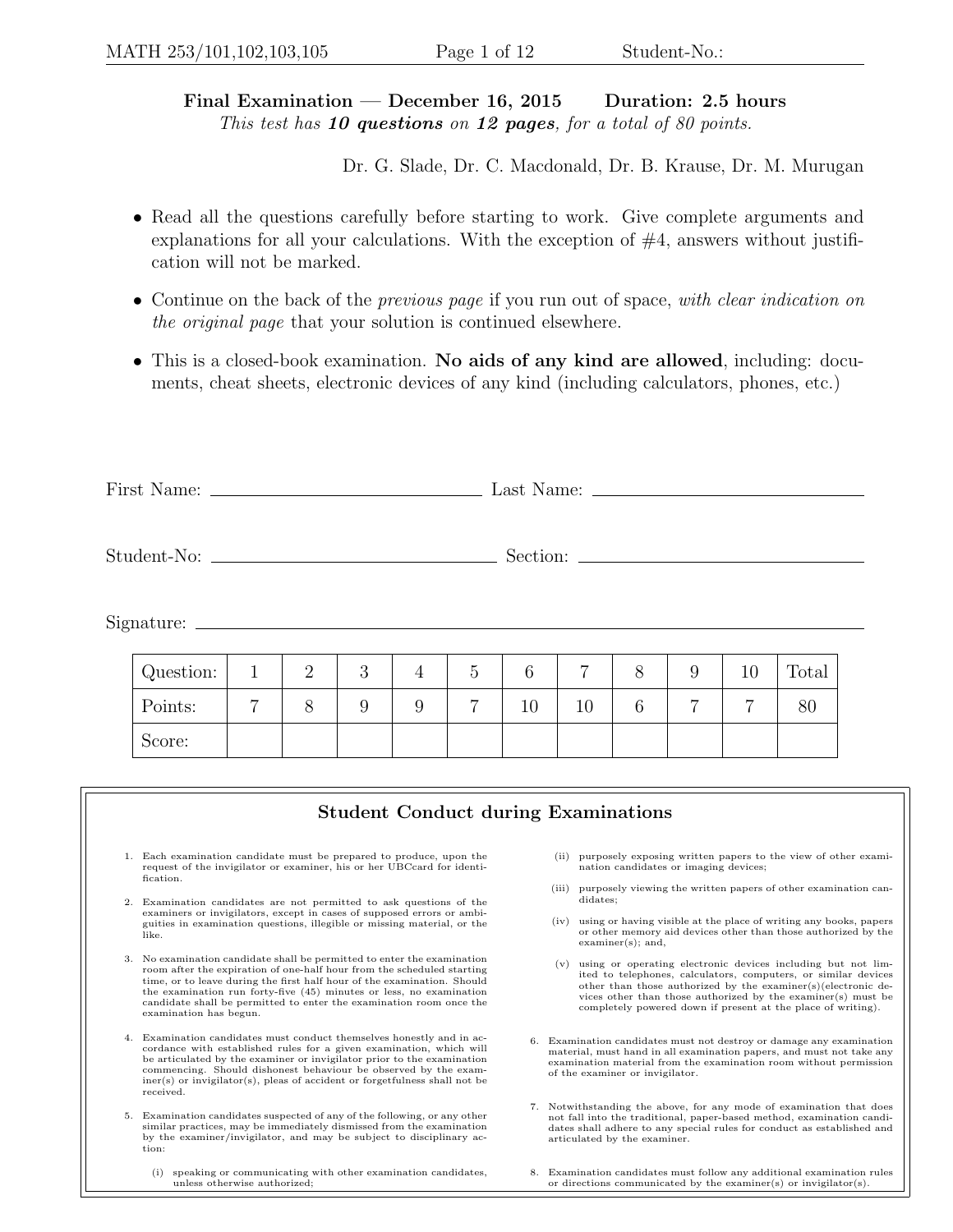1. Consider the unit sphere consisting of points  $(x, y, z)$  with  $x^2 + y^2 + z^2 = 1$ ,

1 mark (a) Determine a normal vector to the tangent plane at a point  $(x, y, z)$  on the sphere.

|         | $\cdots$ |  |
|---------|----------|--|
| Answer: |          |  |
|         |          |  |
|         |          |  |
|         |          |  |
|         |          |  |
|         |          |  |
|         |          |  |

 $\frac{2 \text{ marks}}{2}$  (b) Determine the equation of the tangent plane at the point  $(\frac{1}{2},$  $\sqrt{3}$ he point  $(\frac{1}{2}, \frac{\sqrt{3}}{2}, 0)$ , and determine the equation of the tangent plane at the point  $(\frac{1}{2}, 0, \frac{\sqrt{3}}{2})$  $\frac{\sqrt{3}}{2}$ .

| Answer: |  |  |
|---------|--|--|
|         |  |  |
|         |  |  |

2 marks (c) Determine the cosine of the acute angle  $\theta$  between the two planes in part (b).

Answer:

- 
- 2 marks (d) Determine the equation of the line of intersection of the two planes in part (b), in symmetric form.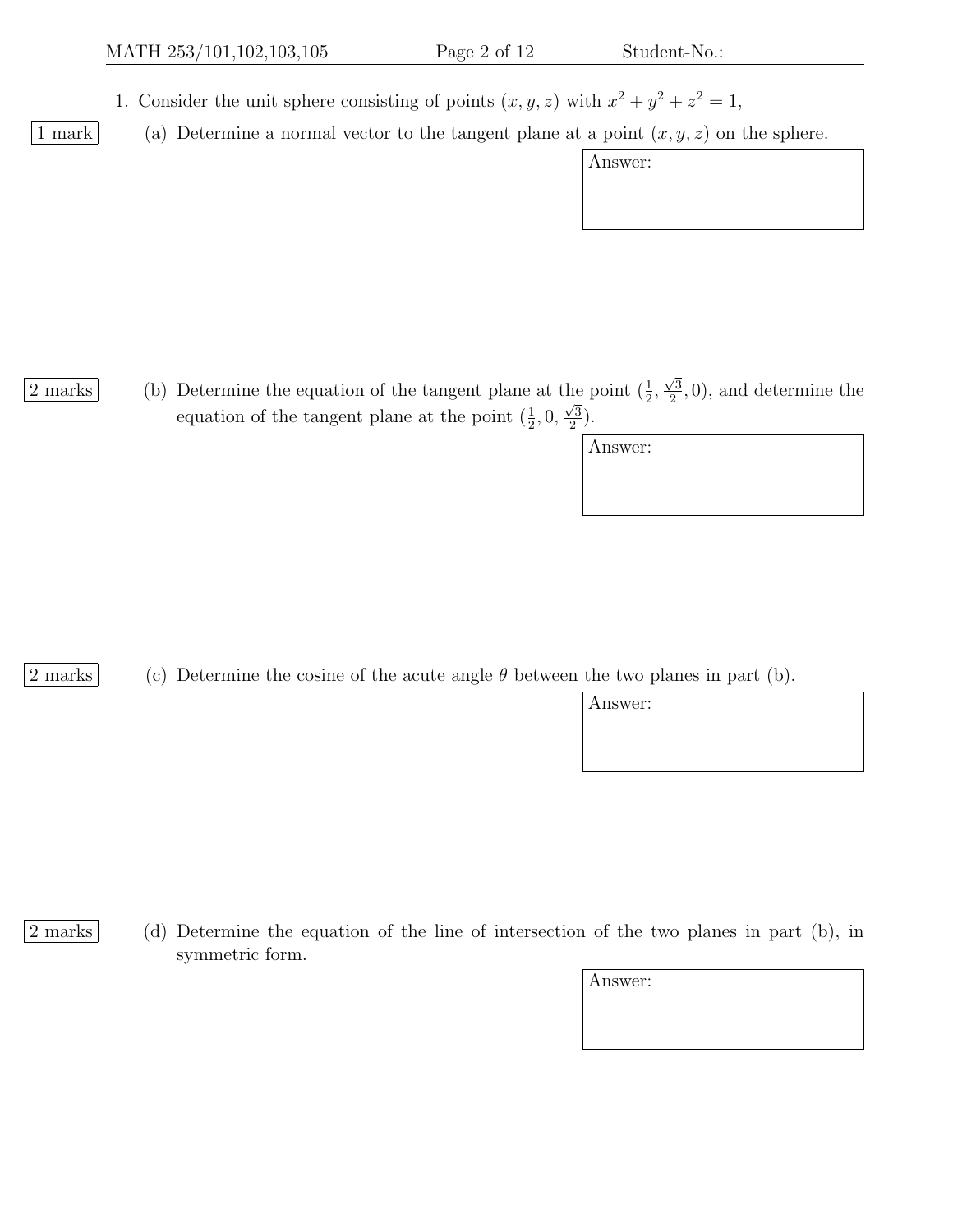- 2. Wheat production  $W$  in a given year depends on the average temperature  $T$  and the rainfall R. It is estimated that, at current production levels,  $\frac{\partial W}{\partial T} = -2$  Kt/<sup>°</sup>C (kilotonnes per Centigrade degree) and  $\frac{\partial W}{\partial R} = 8$  Kt/cm (kilotonnes per cm).
- 4 marks (a) It is estimated that the average temperature is rising at a rate of  $0.15\degree\text{C/year}$  and rainfall is decreasing at a rate of 0.1 cm/year. Using this estimated data, what is the current rate of change  $\frac{dW}{dt}$  of wheat production (give the units too).

Answer:

4 marks (b) Suppose that the rainfall this year actually decreased by 0.08 cm while the average temperature increased by  $0.2^{\circ}$ C. Using differentials, estimate the actual change in production this year (give the units).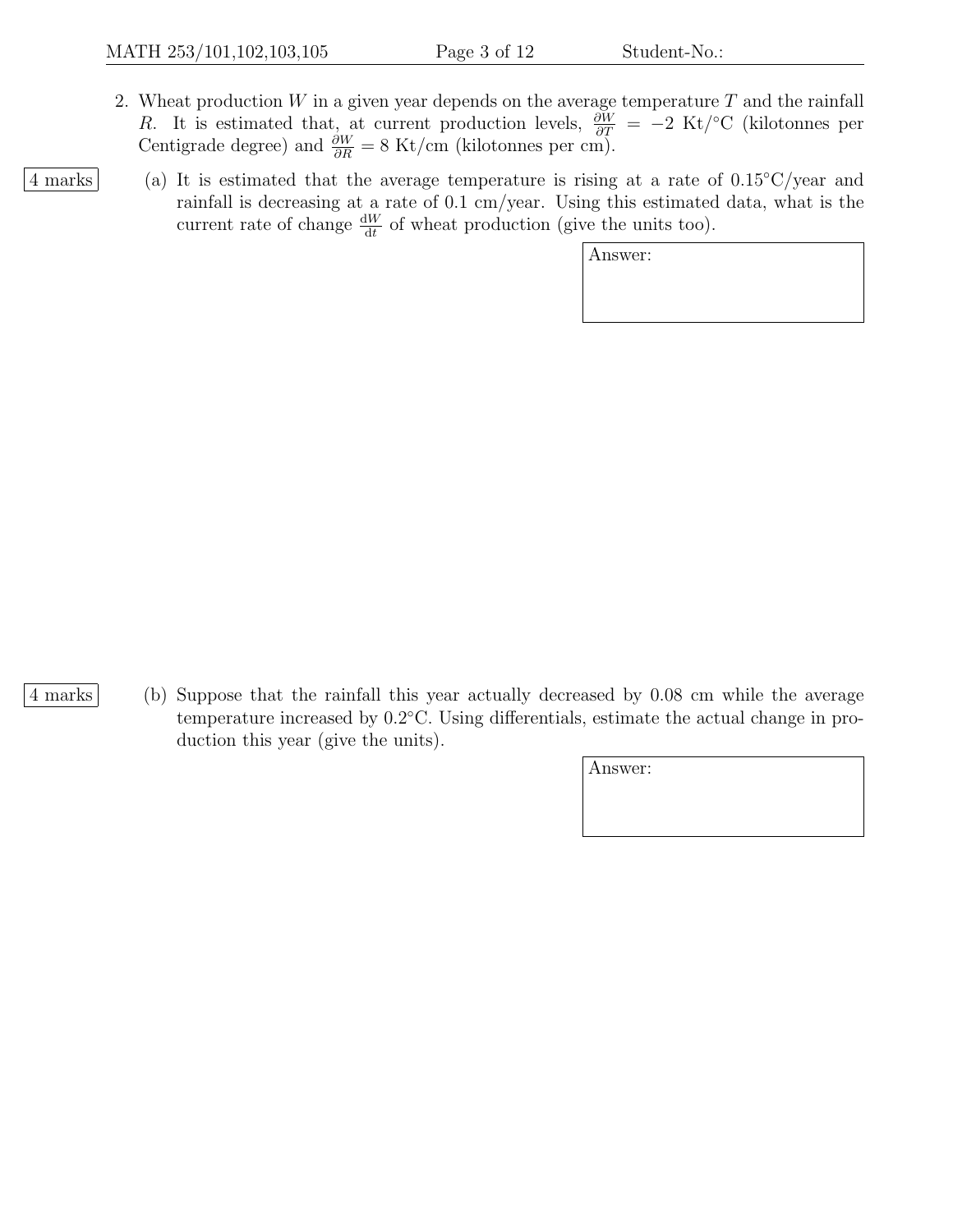- 3. Consider the function  $f(x, y) = e^{-x^2-y^2}(x^2+2y^2)$  on the disk D given by  $x^2 + y^2 \le 4$ . You may use the fact that  $e \approx 2.71828$ .
- 

 $\boxed{5 \text{ marks}}$  (a) Determine the critical points of f inside D and the values of f at those critical points.

| \nswer: |  |
|---------|--|
|         |  |

- 
- 3 marks (b) Determine the absolute maximum and absolute minimum values of f on the boundary of D.

Answer:

- 
- 1 mark (c) What are the locations and values of the absolute maximum and absolute minimum of  $f$  on  $D$ ?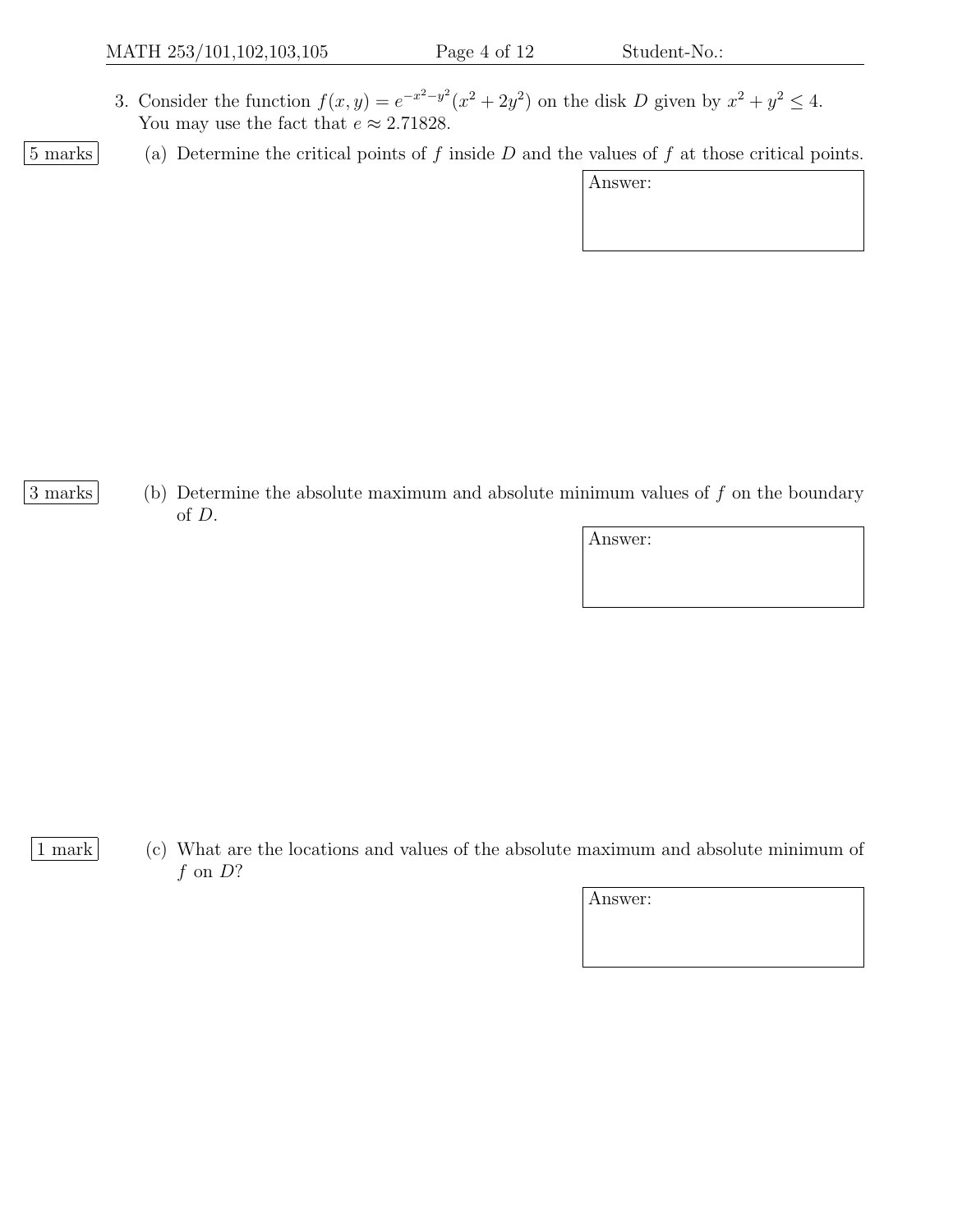9 marks 4. Consider the following 9 contour plots and 9 graphs (next page). Each contour plot is the contour plot of one of the 9 graphs. Match each contour plot with the corresponding graph. In the 9 contour plots, the  $x$  axis is horizontal, the  $y$  axis is vertical and the *values* of the contours are evenly spaced. Write the number corresponding to the matching graph next to the letter labelling each contour plot.

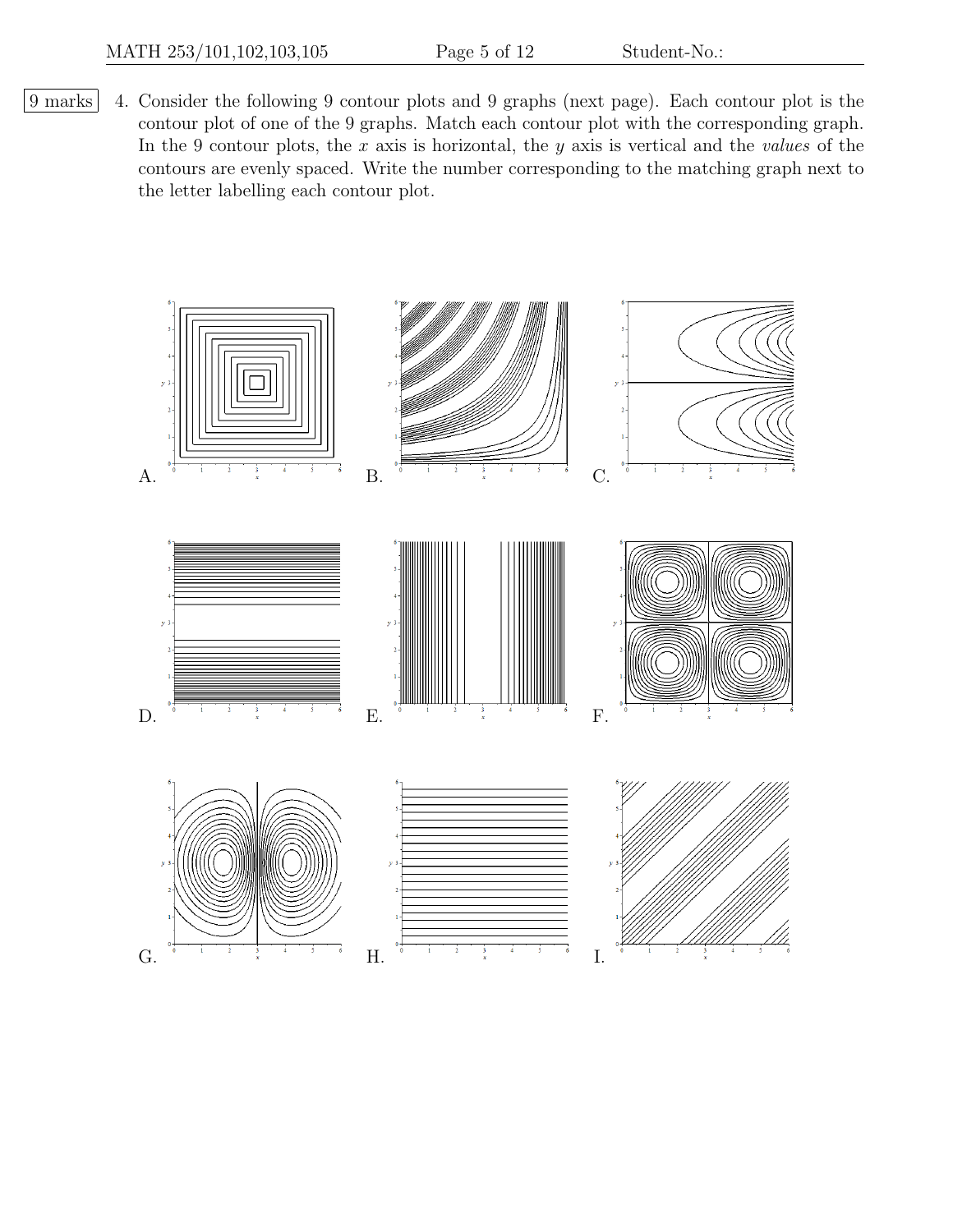In the 9 graphs below, the positive  $x$  axis is on the left, the positive  $y$  axis is on the right, and the positive z axis is upward.

Nothing written on this page will be marked.

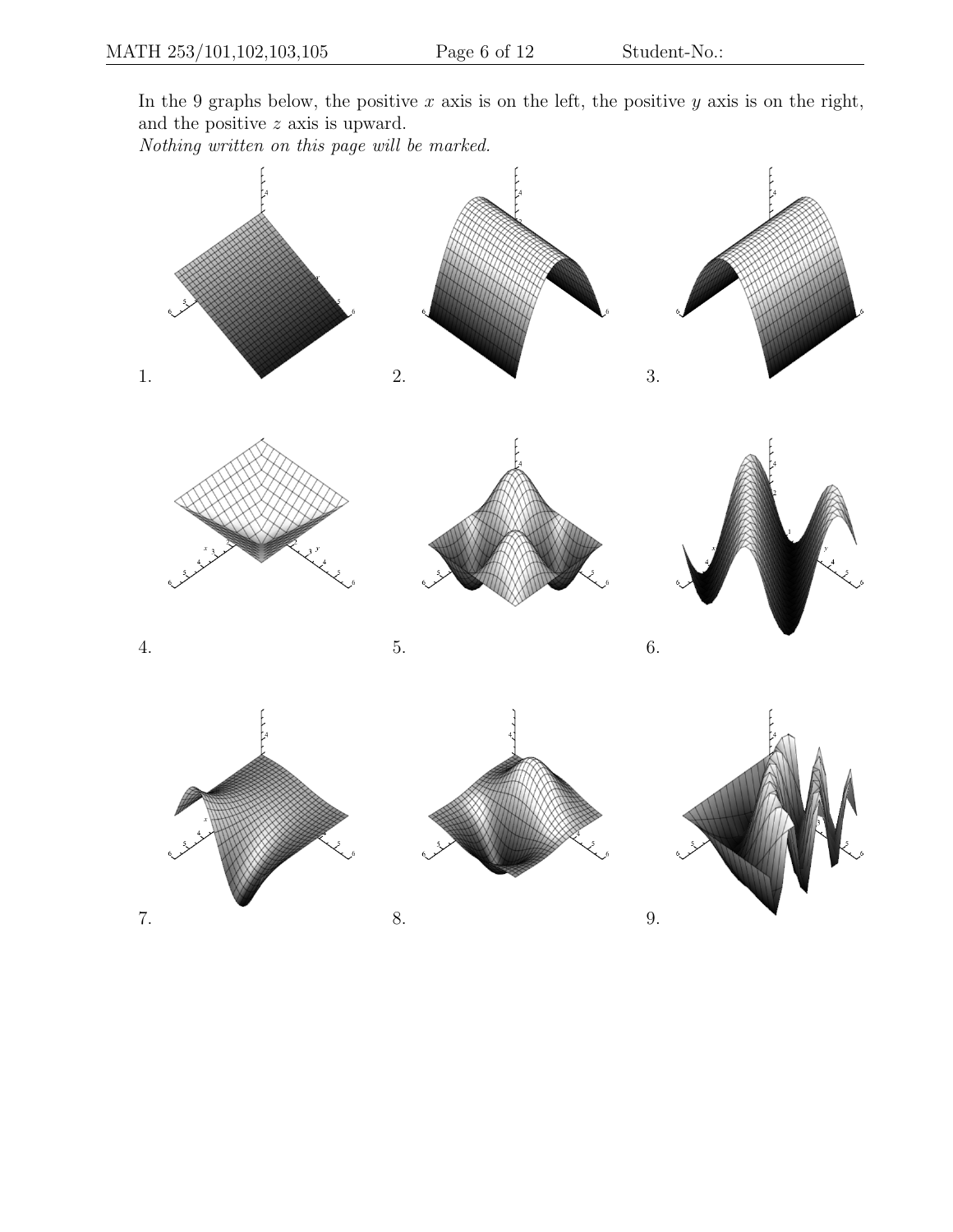- 5. Consider a hill whose height is described by  $f(x, y) = 100 \frac{1}{2}$  $\frac{1}{2}x^2 - \frac{1}{2}$  $\frac{1}{2}y^2$ , measured in metres.
- $\boxed{3 \text{ marks}}$  (a) At time  $t = 0$ , I start walking on the hill at position  $(5, 5, 75)$ . I am walking at 1 metre/sec, and I set out in the direction  $\langle \frac{1}{2} \rangle$  $\frac{1}{2}$ ,  $\frac{\alpha}{\sqrt{3}}$  $\langle \frac{2}{2} \rangle$ . At what rate is my altitude changing at time 0?

Answer:

1 mark (b) Find an upward-pointing normal vector  $\vec{n}$  to the surface of the hill.

Answer:

3 marks (c) Douglas fir trees grow vertically (in the z-direction) on the surface of the hill. Where on the hill is the angle  $\alpha$  between the tree trunks and the normal vector given by  $\alpha = \frac{\pi}{3}$  $\frac{\pi}{3}$ ?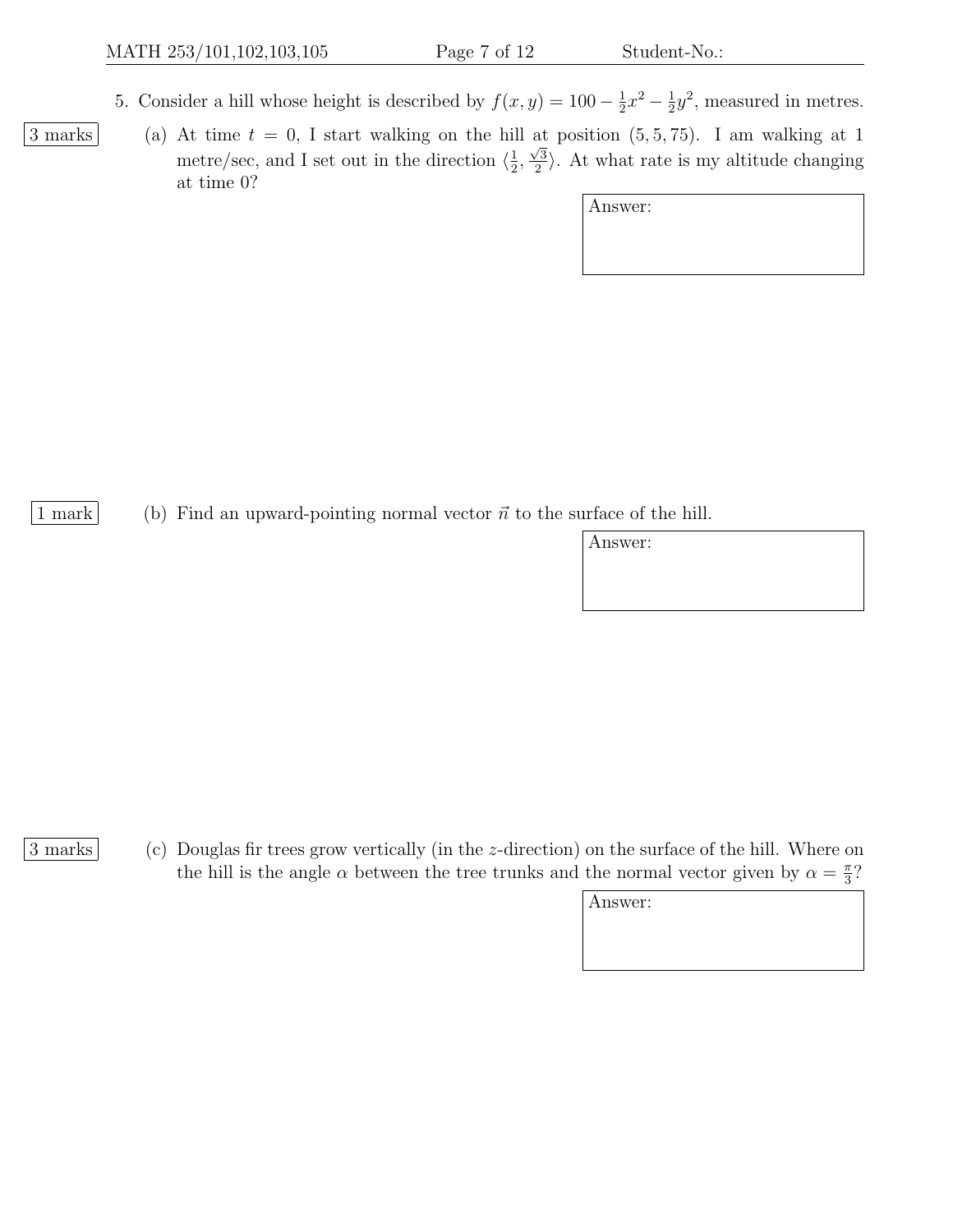6. Consider the integral

 $\int_0^2$  $\boldsymbol{0}$  $\int_0^4$  $\int\limits_{y^2} y^3 e^{x^3} dx dy.$ 

5 marks (a) Write the integral in reversed order.

Answer:

5 marks (b) Using the result of part (a), evaluate the integral.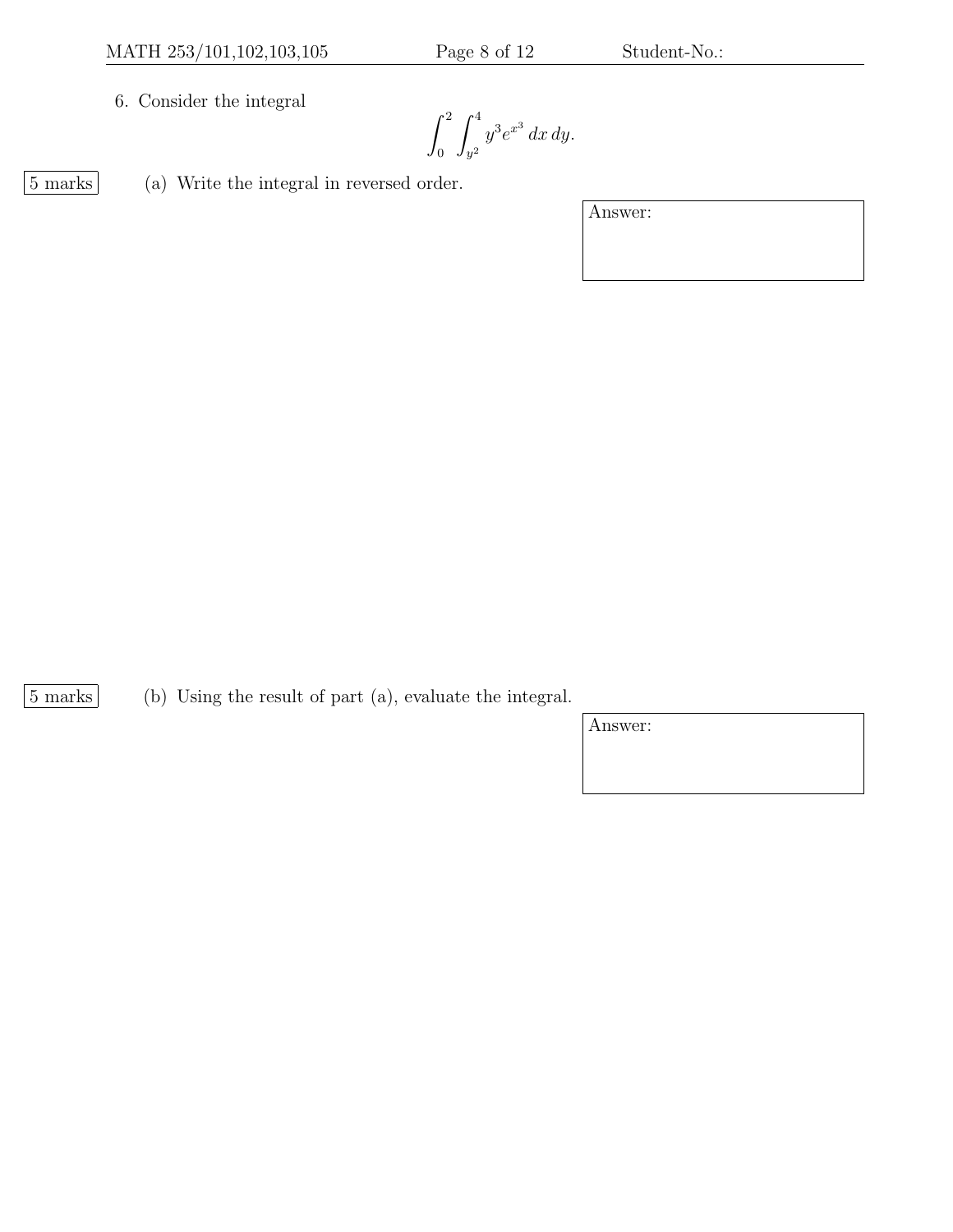- 7. Consider the wedge-shaped region contained inside the cylinder  $x^2 + y^2 = 9$ , bounded above by the plane  $z = x$ , and bounded below by the xy plane.
- 

5 marks (a) Write a double integral (including limits of integration) whose value is the volume of the wedge-shaped region.

Answer:

5 marks (b) Evaluate the integral in part (a) to determine the volume of the wedge-shaped region.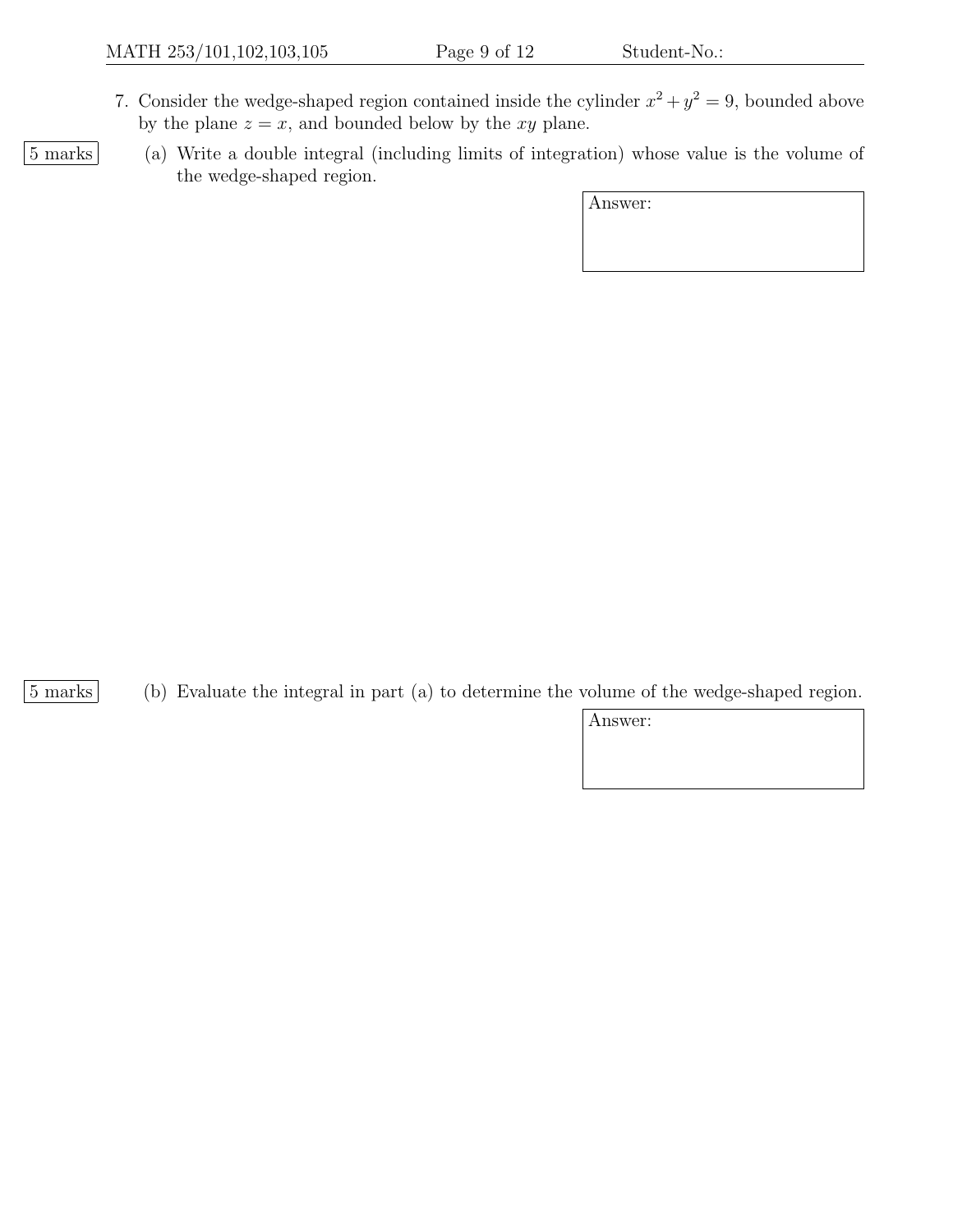6 marks 8. Determine the surface area of the surface given by  $z = \frac{2}{3}$  $\frac{2}{3}(x^{3/2} + y^{3/2})$ , over the square  $0 \le x \le 1, 0 \le y \le 1.$ 

| Answer: |
|---------|
|---------|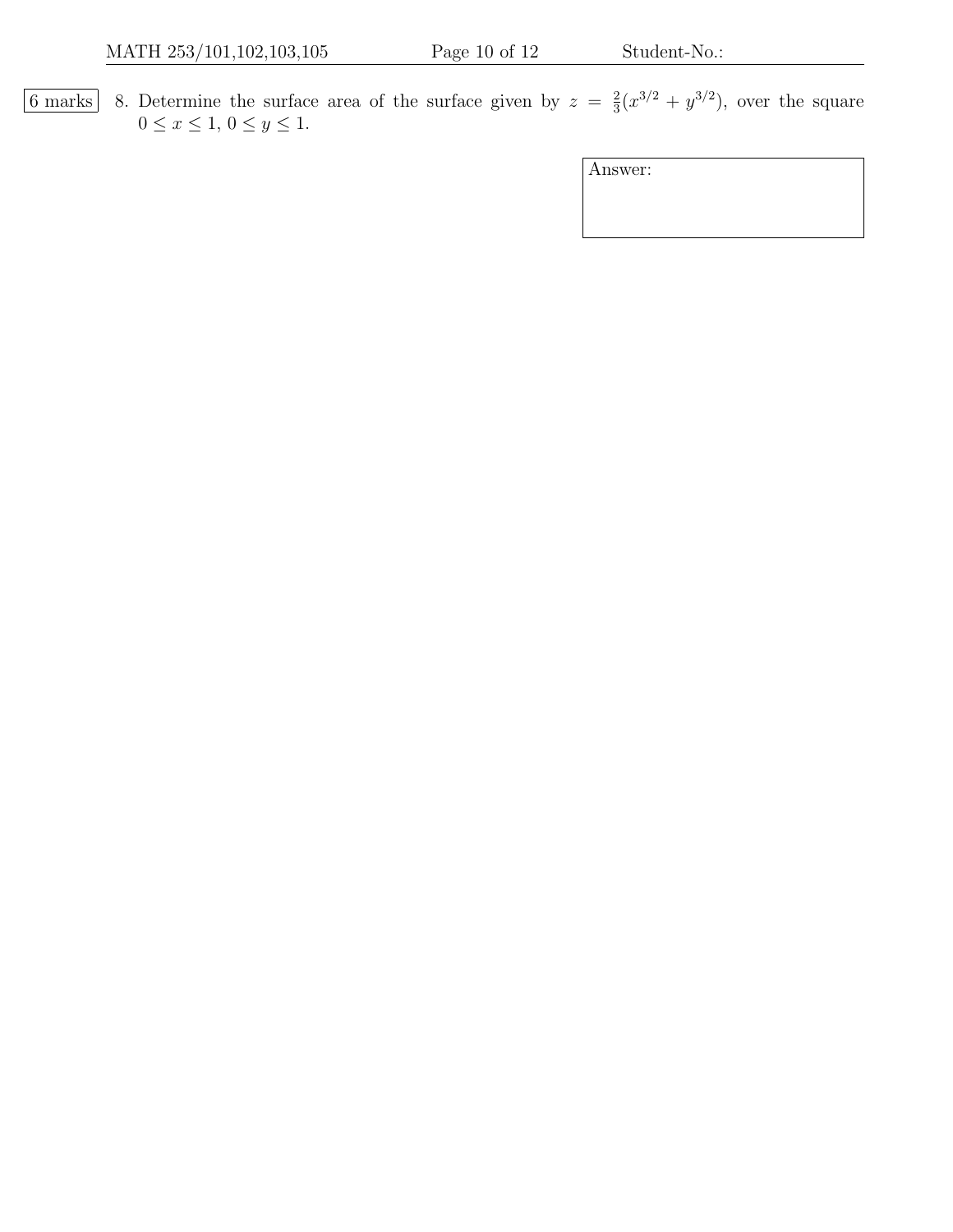7 marks 9. Evaluate the integral  $\int \int \int_E z dV$ , where E is enclosed by the paraboloid  $z = x^2 + y^2$  and the plane  $z = 4$ .